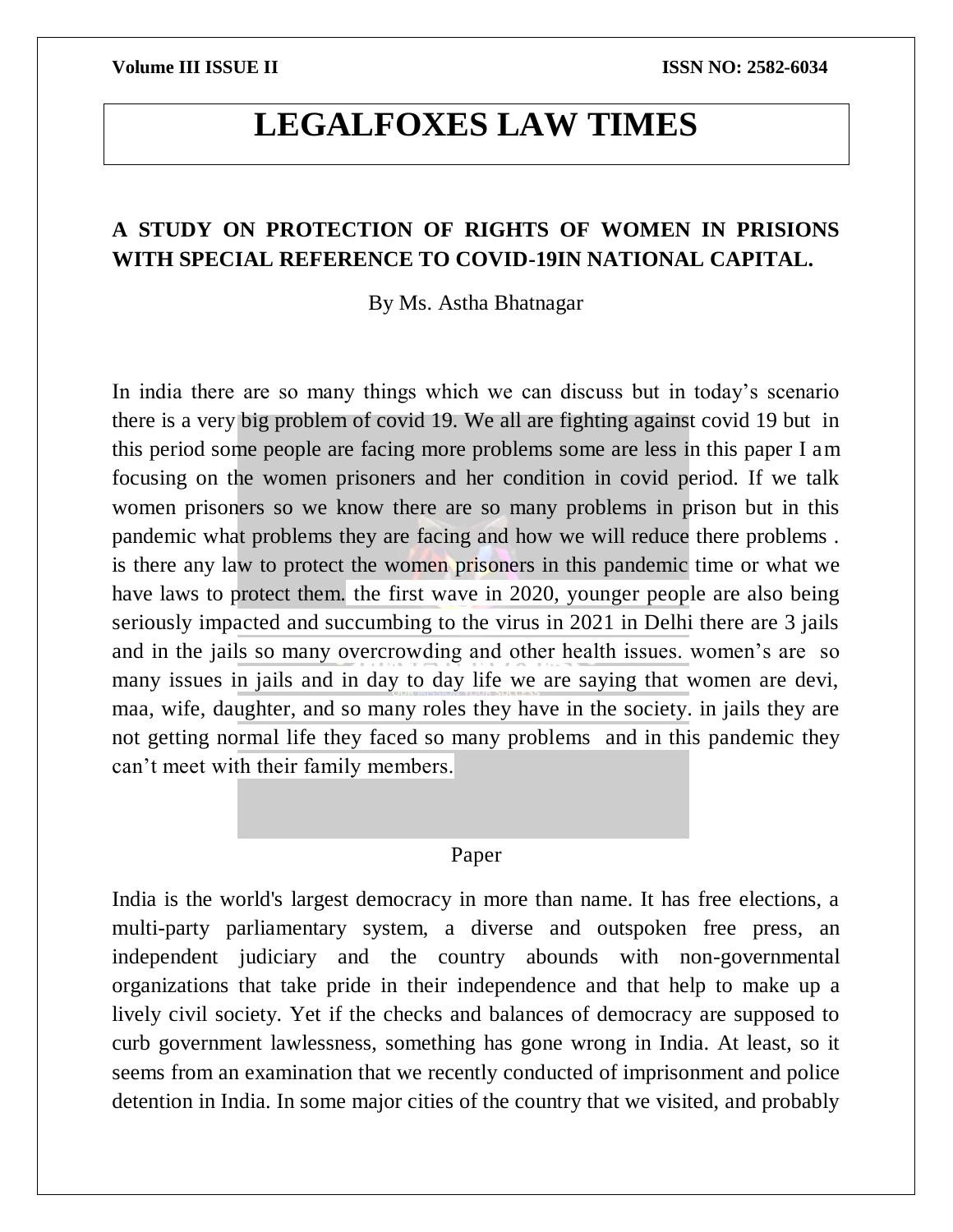elsewhere as well, anyone unlucky enough to be arrested faces a far greater likelihood of torture, or worse, at the hands of the police than in many countries entirely lacking in the protections for civil liberties available in India. Though we had some inkling in advance that we would find extensive police abuse of detainees, we were not prepared for what we discovered about prisons and jails1 to which detainees are sent after the police are done with them. We knew they would be bad, if only because life is hard for most Indians outside the prisons. It stands to reason, therefore, that if incarceration is meant to punish, life inside the prisons should be worse. What took us by surprise, however, is the manner in which it is worse for the great majority of prisoners and, more surprising, the fact that imprisonment is somewhat less harsh than we had anticipated for some prisoners. Though prisons are supposed to be leveling institutions in which the variables that affect the conditions of confinement are expected to be the criminal records of their inmates and their behavior in prison, other factors play a part in many countries.<sup>1</sup>

Delhi is the capital of India. Delhi has always remained one of the most crowded prison spaces. Even in the pre-corona virus period, Delhi prisons had occupancy of around 174.9 %, according to the data of the National Crime Records Bureau, 2019. The situation now has only got worse Delhi has three prison complexes, of them Tihar has nine prisons, another one is in Rohini, and Mandoli prison complex has another six jails. These jails have a total capacity of 10,026 prisoners. But according to several news reports, over 20,000 prisoners have been crammed into space, leading to a very dangerous situation.

### Women prisoners

## Introduction

 $\overline{a}$ 

Punishing the wrongdoers is the main function of all civil societies. Penitentiaries are known to have existed throughout the history. Existence of prisons can be traced back to the prehistoric period. It was believed that rigorous segregation and custodial measures would reform the offenders. Experience, however, belied this expectation and often imprisonment had the reverse effect. The prisoners are

<sup>&</sup>lt;sup>1</sup> All rights reserved Printed in the United States of America.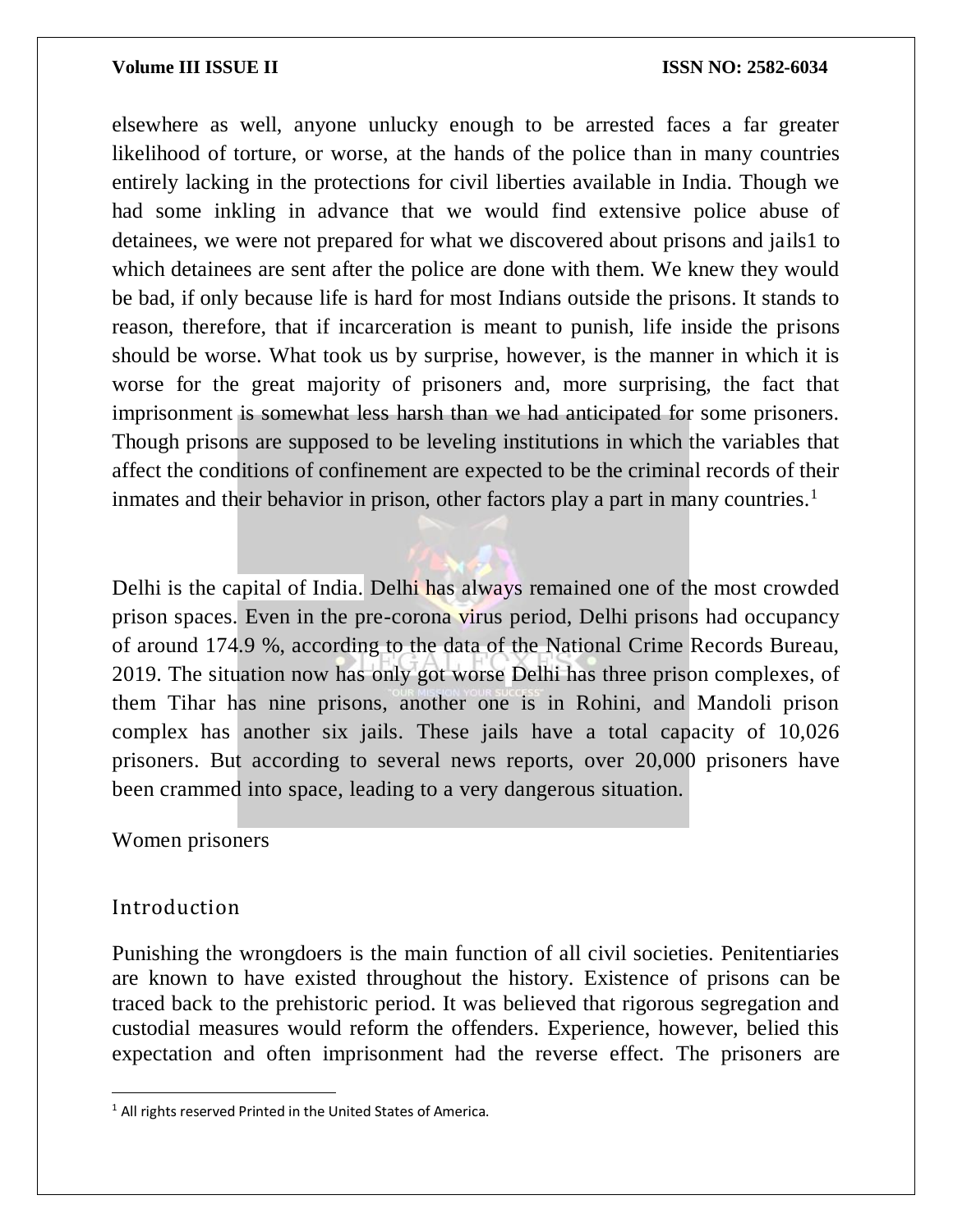deprived of freedom and personal contacts with family and friends. The utility of prison as an institution for rehabilitation of lawbreakers and preparing them for normal life is very difficult process. With the growth of behavioural sciences, it began to federalize that reformation of offenders was not possible by detention alon[e\[2\].](https://www.jusdicere.in/the-challenges-faced-by-women-prisoners-in-india/#_ftn2)The main focus of prison system is to reform them into honest and law enduring citizens by training in them a revulsion for crime and criminality. But in real practice, the prison authorities try to bring out reformation about prisoners by use of force and compulsive methods<sup>2</sup>.

Custodial justice has become important because of the changing economic and social scenario enhance women's involvement in crimes and increase rapidly <sup>3</sup>The fact is that women in prisons are facing a number of problems in covid period Even her basic human rights are being ignored despite of a number of instructions from the Supreme Court, High Courts and by recommendations of different Committees. It generates difficulties to them in the prison which requires a special care and needs to be removed. The main purpose of this paper is to discuss the problems of the women prisoners, their rights,also the conditions in women jails, and to suggest the necessary changes*.* Custodial horror is a daily occurrence for women prisoners in India. What can a woman do when her 'custodians' become her violators? The question is very intimidating and frightening but this is actually happening to women in India<sup>4</sup>.

the condition of women in Delhi prisons. Prison no. 6 in Tihar, which is meant for women and has a capacity of 400 prisoners, had over 440 women prisoners jailed currently. Among them at least 40 have tested positive, and one dead.

"The spread of COVID-19 is largely aggravated by structural and systemic issues in the prison including hygiene, cleanliness, social distancing and exposure to common surfaces," the letter states. It further adds that just because women are lodged in some prisons, it doesn't mean that special considerations are made to accommodate them.

Dr. Pratiksha Baxi, one of the signatories of the letter, has argued in one of the academic papers, 'Gendering the Pandemic in the Prison', that: "Women inmates

 $\overline{\phantom{a}}$ 

<sup>&</sup>lt;sup>2</sup> Prison reforms in India, by team, (Aug 18,2017), https://www.2thepoint.in/prison-reforms-in-

india/http://shodhganga.inflibnet.ac.in/jspui/bitstream/10603/149011/9/09\_chapter%201.pdf.

<sup>&</sup>lt;sup>3</sup> Dr.Jayasree Lakkaraju, Women prisoners in custody, (Kaveri Books, 2008).

<sup>4</sup> *Supra* note 2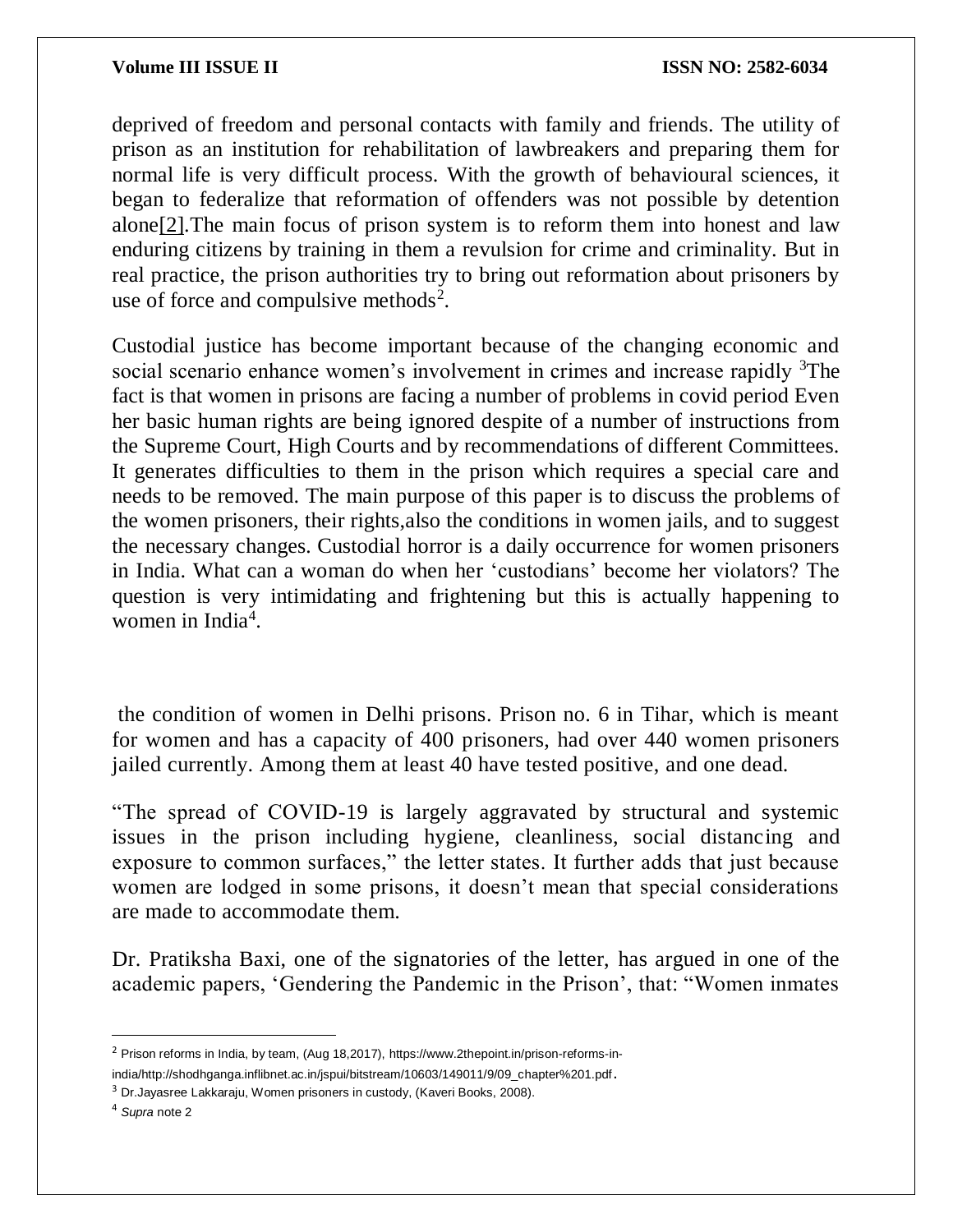$\overline{a}$ 

.

in male-defined prisons governed by male rules of incarceration experience specific forms of discrimination, deprivation and violence."

The shared sanitation and hygienic facilities in women's prisons, especially washrooms with inadequate facilities to manage menstrual needs poses a greater risk of exposure to the COVID-19 virus in female-only prisons," the domain experts have stated in the letter.<sup>5</sup>

The situation for women in prison is even more acute and very much wide. Women much more need additional support for reproductive health issues and Others things, including menstruation, pregnancy, pre and postnatal care, and menopause.<sup>6</sup> They may also have increased health needs and physical needs because of their backgrounds and other reason like Family, Financial. which can include drug use or sex work and other things. In terms of healthcare, mental care the Bangkok Rules are clear that prisons must provide incarcerated women with equivalent healthcare to that of the wider community, including access to genderspecific care.<sup>7</sup> There is A state in united states of America some of the Women's Prison has taken hard measures to contain the coronavirus. Many inmates in the women prisonHad spent lengthy periods locked in the jail — which have no Washrooms, running water, medical facility air conditioning or hygiene—etc with limited opportunities for relief.<sup>8</sup> Climate rise over the summer months, as well as winter the temperature goes very much down. Legal Persons and those with loved ones inside certain housing units, known as the cottages, worry about the

 $6$ UN Standard Minimum Rules for the Treatment of Prisoners, adopted by the UN GA 70/175 on 17 December 2015. Eight substantive areas were revised in 2015: Respect for prisoners' inherent dignity; medical and health services; disciplinary measures and sanctions; investigations ofdeaths and torture in custody; the protection of vulnerable groups; access to legal representation;

<sup>7</sup>https://www.euro.who.int/ data/assets/pdf file/0004/76513/E92347.pdf <sup>8</sup>**Rattiram v. State of M.P., (2012) 4 SCC 516.**

<sup>5</sup> https://thewire.in/health/as-covid-19-cases-rise-activists-appeal-for-the-release-of-prisoners-from-delhi-jails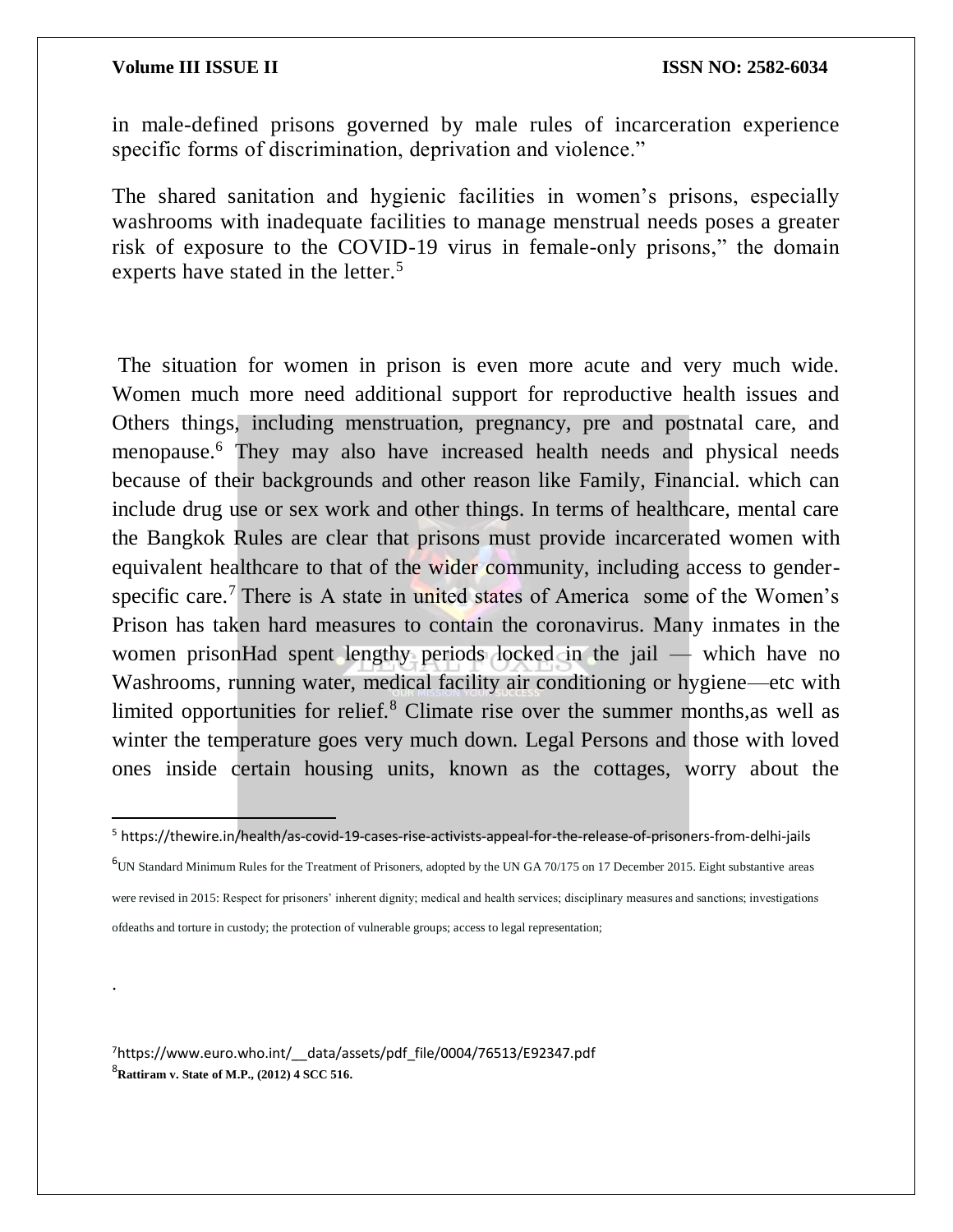Temperature and and long periods of confinement. They fear it could cause Health problems and other kind of problems for the inmates, and say that the treatment not give properly to cruel and unusual and Different punishment.

We need to work on the complaints given by the Prisoners and work on that things complaints and independent inspection of prisons and the training of staff. deaths and torture in custody;so many thing which is done by the Prisoners to the Prisoner or the staff members with prisoners. the protection of vulnerable groups; access to legal representation; Many more Things which we have to Discuss in the Paper or in the Period of Covid-19 situation of the Prisoners. We need to work on complaints and independent inspection of prisons and the training of staff. And day by day there is so many problems faced by women prisoners like they cant meat with their children, family and they cannot explain her issues to anybody and they are living in jail like anything they will not get there proper rights and other things also

. **RESEARCH METHODLOGY**; The given research is doctrinal research and empirical based on the data collection. Various books and judgments and questionnaires other data to develop a better understanding of the above said and after that a conclusion viewpoint is formulated about new scope and new idea through different method of study.

Research Methodology-Content Analysis- Researcher has referred various manuals and reports regarding understanding prison functioning in terms of its environment, Conditions of the prisoners, facilities provided to prisoners both male and female.

# **Conclusion and suggestion**

It can be said that the goal or aim behind awarding the punishment to the women offenders should be the reformation and the rehabilitation of women prisoners and for reaching this aim the jail manuals should be prepared in consideration with